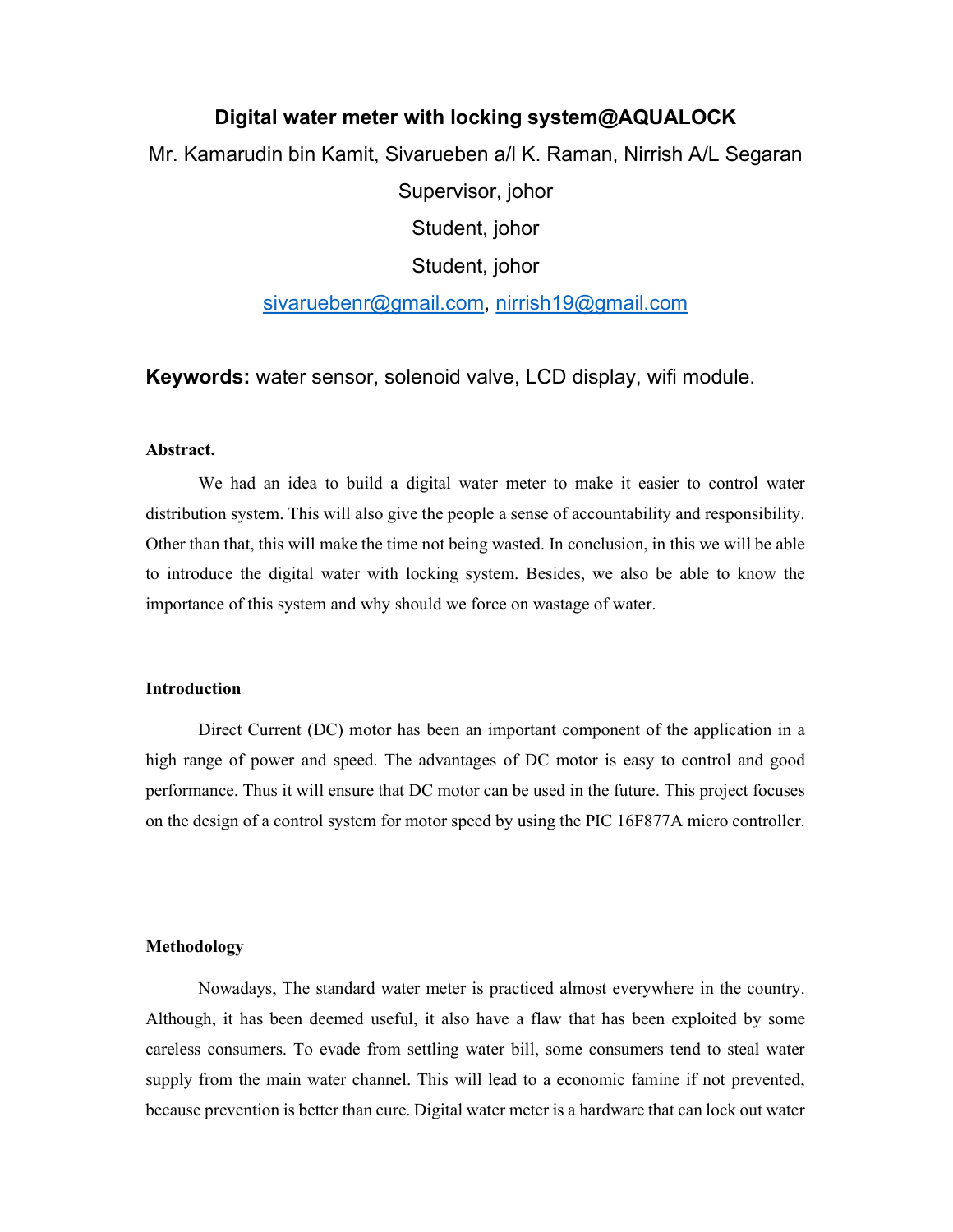supply when the water bill is not settled. The operation of this hardware is water will channel through a water flow sensor which measures amount of water used and sends the information to a LCD display and to BLYNK application. The solar panel will charge the battery by absorbing the sunlight and change into photovoltaic and this process will only occur when there is a presence of sunlight. When in night time, the battery will power the hardware so it keeps functioning in night. Other than that, to reduce manpower, time, energy required to restraint consumer who commit this crime. The risks we assume to face are the durability of this project. This is because the hardware mostly contains electronic components. So, we worry that the component damage can affect the functionality of the project.



 The electricity will generate when the solar panel absorbs the sunlight and changes it into photovoltaic. The power from the solar panels will go through the PWM solar charge controller which will slowly reducing the amount of power going into the battery as it approaches capacity. When the battery is full, PWM controllers maintain a state of "trickle", which means they supply a tiny amount of power constantly to keep the battery topped off. It then sends the energy absorbed to solenoid valve and rechargeable 12V battery. The solenoid valve then powers the water flow sensor which measures water and sends the information to lcd screen.

#### Results and discussion

 The results found in the testing of the project were observed and recorded. It seems that the project functions steadily. The operation of the 'Aqualock' is it measures the amount of water consumed through the water sensor fitted in the pipe line. The electrical water sensor records the amount of water consumed and sends the data acquired to the wifi module. The wifi module processes the information and sends the output to relay and to the device connected